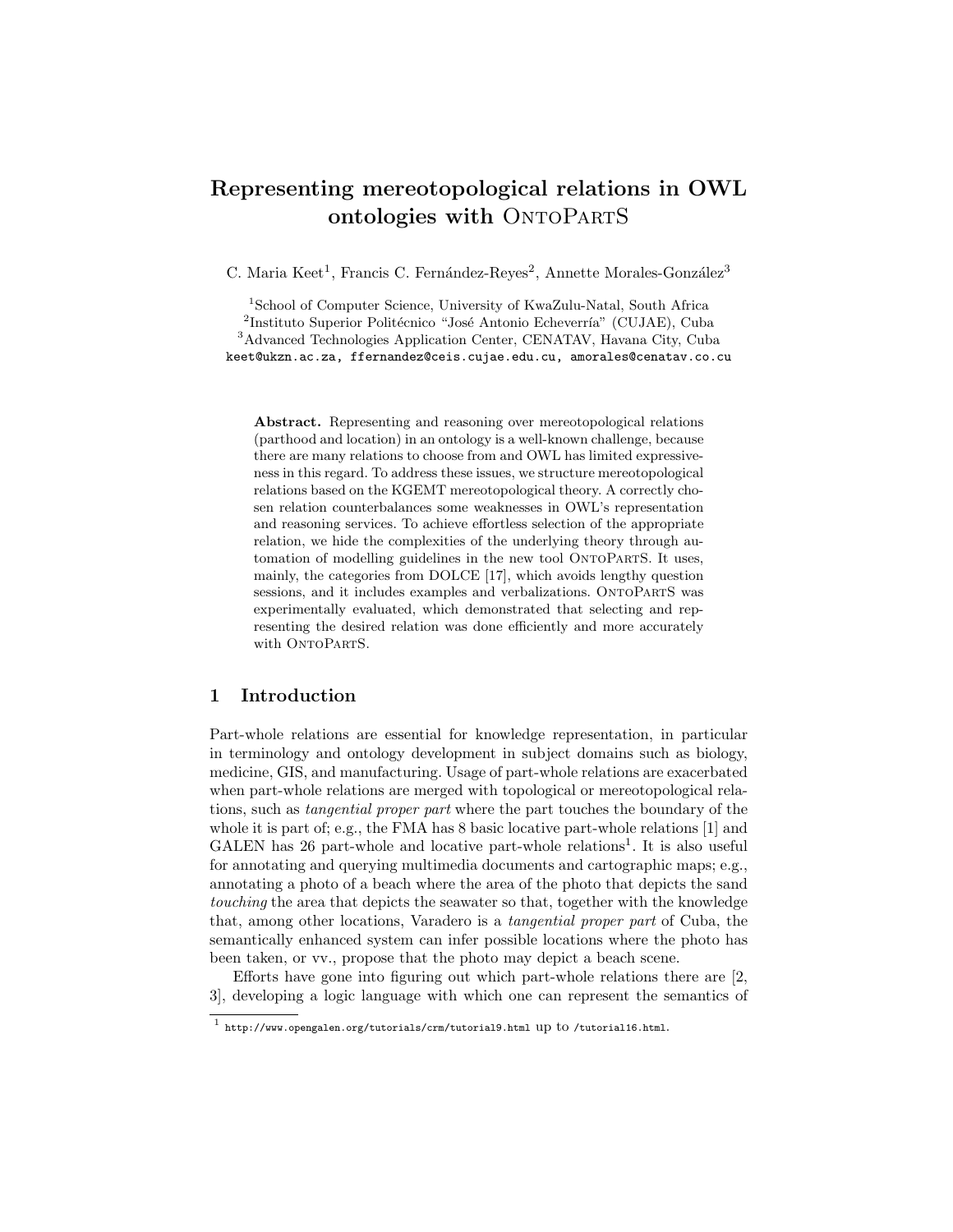the relations  $[4, 5]$ , and how to use the two together  $[6-8]$ . The representation of mereotopology in Description Logics (DL) has not been investigated, but related efforts in representing the Region Connection Calculus (RCC) in DLs have [9–13]. Currently, the advances in mereotopology are not directly transferrable to a Semantic Web setting due to the differences in languages and theories and they miss software support to make it usable for the ontology developer. Yet, ontologists require a way to effectively handle these part-whole relations during ontology development without necessarily having to become an expert in theories about part-whole relations, mereotopology, and expressive ontology languages. Moreover, structured and guided usage can prevent undesirable deductions and increase the amount of desirable deductions even without the need to add additional expressiveness to the language. For instance, instance classification: let NTPLI be a 'non-tangential proper located in' relation and EnclosedCountry  $\equiv$ Country  $\Box$  ∃NTPLI. Country, and instances NTPLI(Lesotho, South Africa), Country(Lesotho), Country(South Africa), then it will correctly deduce EnclosedCountry(Lesotho). With merely 'part-of', one would not have been able to obtain this result.

Thus, there are three problems: (i) the lack of oversight on plethora of partwhole relations, that include real parthood (mereology) and parts with their locations (mereotopology),  $(ii)$  the challenge to figure out which one to use when, and *(iii)* underspecified representation and reasoning consequences. To solve these problems we propose the ONTOPARTS tool to guide the modeller. To ensure a solid foundation, transparency, a wide coverage of the types of partwhole relations, and effectiveness during ontology development, we extend the taxonomy of part-whole relations of [3] with the novel addition of mereotopological relations, driven by the KGEMT mereotoplogical theory [14], resulting in a taxonomy of 23 part-whole relations. We describe the design rationale and trade-offs with respect to what has to be simplified from KGEMT to realise as much as possible in OWL so that OntoPartS can load OWL/OWL2-formalised ontologies, and, if desired, modify the OWL file with the chosen relation. To enable quick selection of the appropriate relation, we use a simplified OWL-ized DOLCE ontology for the domain and range restrictions imposed on the partwhole relations and therewith let the user take 'shortcuts', which reduces the selection procedure to 0-4 options based on just 2-3 inputs. The usability of OntoPartS and effectiveness of the approach was evaluated and shown to improve efficiency and accuracy in modelling.

In the remainder of the paper, we first describe the theoretical foundation of the mereotopological relations and trade-offs for OWL (Section 2). We describe the design, implementation, and evaluation of OntoPartS in Section 3, discuss the proposed solution in Section 4, and conclude in Section 5.

# 2 Mereotopology and OWL

Part-whole relations and the differentiation between different types of part-whole relations has its origins in cognitive science and conceptual data modelling [2,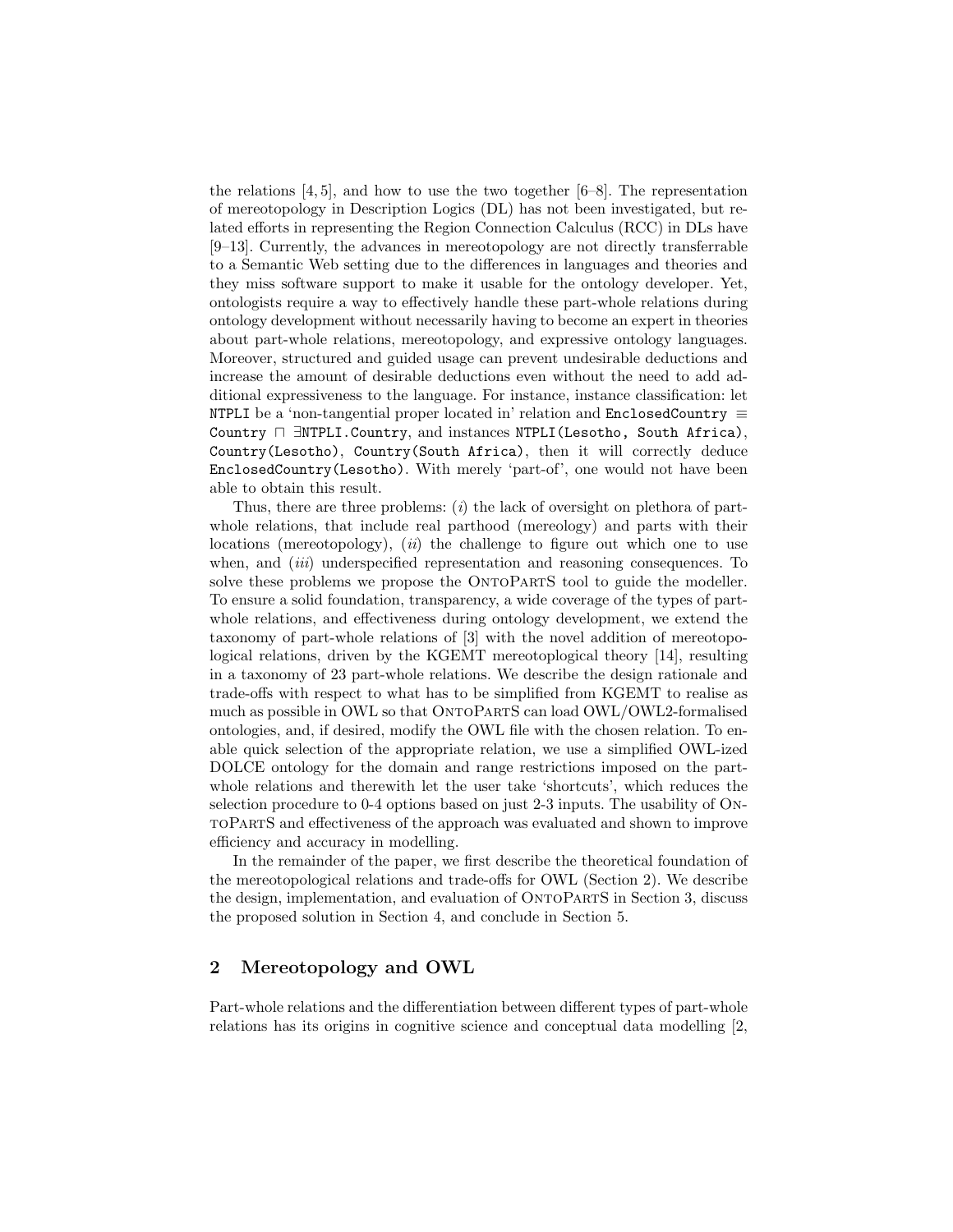15] and has been investigated also for Description Logics (e.g., [16, 4]). There is a first important distinction between parthood versus a meronymic relation ('part' in natural language only), and, second, there is an additional aspect on parthood and location [3]. The second dividing characteristic is the domain and range of the relations (which are taken from the DOLCE foundational ontology [17] in [3]). Particularly relevant here are the containment and location axioms (Eqs. 1 and 2) [3], where  $ED =$  EnDurant (enduring entity, e.g., a wall),  $R =$ Region (e.g., the space that the wall occupies, the Alpine region), and  $has 2D$ and has 3D for surfaces and space are shorthand relations standing for DOLCE's qualities and qualia; note that the domain and range is Region that has an object occupying it, hence, this does not imply that those objects are related also by structural parthood.

$$
\forall x, y (contained.in(x, y) \equiv part\_of(x, y) \land R(x) \land R(y) \land \exists z, w (has .3D(z, x) \land has .3D(w, y) \land ED(z) \land ED(w)))
$$
\n(1)

$$
\forall x, y (located_in(x, y) \equiv part\_of(x, y) \land R(x) \land R(y) \land \exists z, w (has\_2D(z, x) \land has\_2D(w, y) \land ED(z) \land ED(w)))
$$
\n(2)

Although logically strictly not necessary, there are strong arguments to distinguish between the surface and space notions  $[2, 3, 14, 15]$ , which is especially relevant for geographic entities. For instance, a euro is *contained in* a wallet, Paris is *located in* France, and in the TBox of a DL-formalised ontology, e.g.,  $City \sqsubseteq \exists locatedIn.Courtry.$ 

#### 2.1 Extension with mereotopological relations

Representation and reasoning with spatiality is very important in many applications areas such as geographical information systems, medical systems, and computer vision. Spatial relations proposed for such systems can be classified into three categories: topological, direction, and distance. Topological relations are considered to be the most important ones and several topological formalisms have been proposed in the literature. The 9-Intersection Method (9IM) is based on point-set topology, where the topological relations between two regions are characterized by the 9 intersections of interiors, boundaries and exteriors of the two regions [18]. The Region Connection Calculus (RCC) is a first order theory based on one primitive relation: the reflexive and symmetric connection predicate [19]. Using this primitive relation, one can define various collections of topological relations. The fundamental approach of RCC—and difference with point-set topology—is that it extends spatial entities to regions of space that are taken as primary rather than the points as the fundament in point-set topology. However, neither one considers the combination of the space region with the object that occupies it: this interaction is addressed by mereotopology, which focuses on spatial entities, not just regions. The challenge lies in how to realize the combination, given that no such ontology-informed categorisation for mereotopological relations exists. Concerning primitive relations [20, 14], one can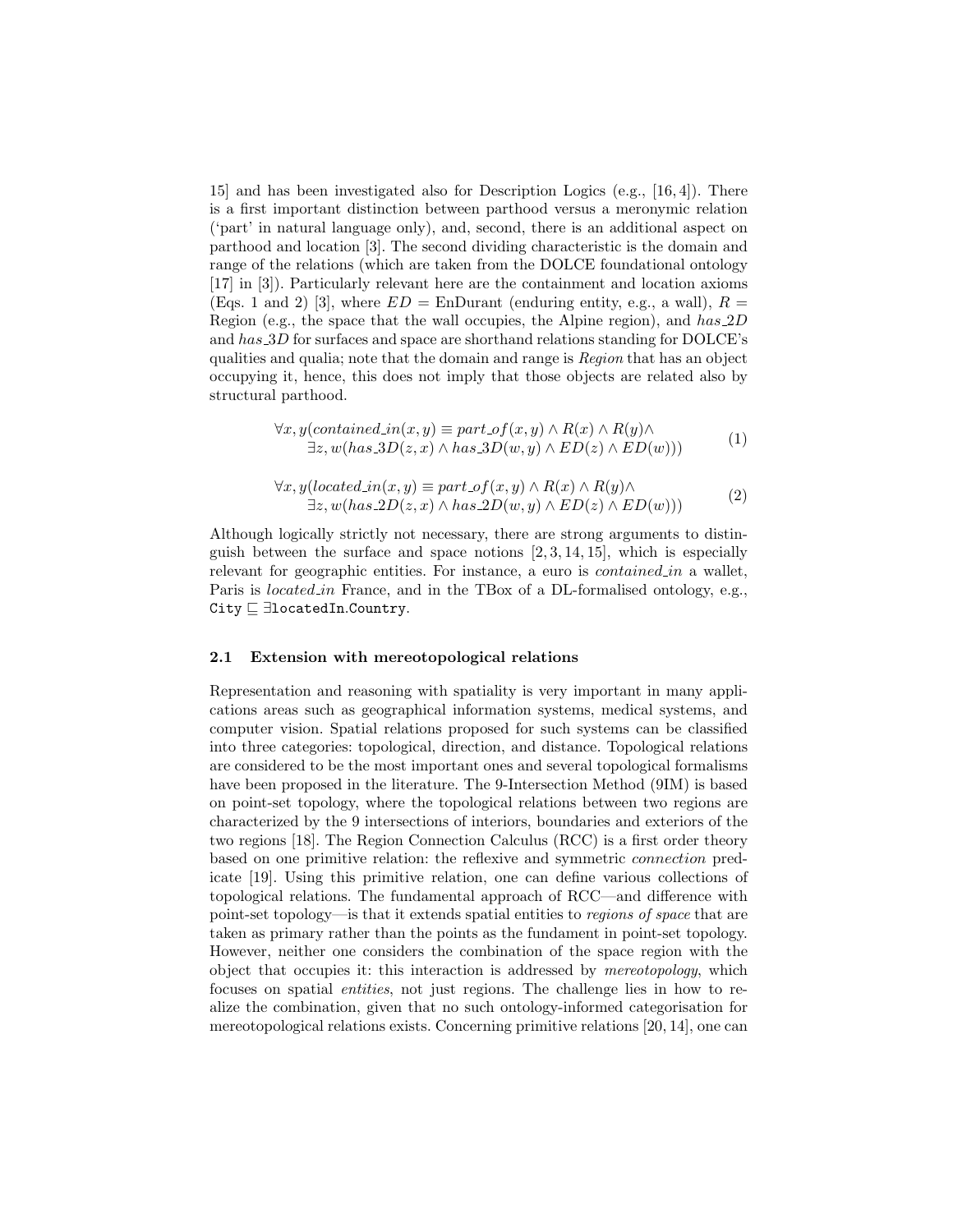Table 1. Axiomatization of KGEMT (summarised from [14]). P: partof; PP: proper part of; O: overlap, C: connection; E: enclosure; EQ: indiscernibility; IPP: interior proper part; TPP: tangential proper part; SC: self-connected; c: closure; i: interior; e: exterior; +: sum; ∼: complement.

| Core axioms and definitions                                                                                     |         |                                                                                                                                  |                  |
|-----------------------------------------------------------------------------------------------------------------|---------|----------------------------------------------------------------------------------------------------------------------------------|------------------|
| P(x, x)                                                                                                         | (t1)    | $P(x, y) \wedge P(y, z) \rightarrow P(x, z)$                                                                                     | (t2)             |
| $P(x, y) \wedge P(y, x) \rightarrow x = y$                                                                      | $(t3)$  | $\neg P(y, x) \rightarrow \exists z (P(z, y) \land \neg O(z, x))$                                                                | (t4)             |
| $\exists w \phi(w) \rightarrow \exists z \forall w (O(w, z) \leftrightarrow \exists v (\phi(v) \land O(w, v)))$ |         |                                                                                                                                  | (t5)             |
| C(x,x)                                                                                                          | (t6)    | $C(x,y) \rightarrow C(y,x)$                                                                                                      | $_{\rm (t7)}$    |
| $P(x, y) \rightarrow E(x, y)$                                                                                   | (t8)    | $E(x, y) =_{df} \forall z (C(z, x) \rightarrow C(z, y))$                                                                         | (t9)             |
| $E(x, y) \rightarrow P(x, y)$                                                                                   | (t10)   | $SC(x) \leftrightarrow \forall y, z(x=y+z \rightarrow C(y,z))$                                                                   | (t11)            |
|                                                                                                                 |         | $\exists z (SC(z) \land O(z, x) \land O(z, y) \land \forall w (P(w, z) \rightarrow (O(w, x) \lor O(w, y)))) \rightarrow C(x, y)$ | $(\mathrm{t}12)$ |
| $z = \sum x \phi x \rightarrow \forall y (C(y, z) \rightarrow \exists x (\phi x \wedge C(y, x)))$               |         |                                                                                                                                  | $(\mathrm{t}13)$ |
| P(x, cx)                                                                                                        | $(t14)$ | $c(cx) = cx$                                                                                                                     | $(\mathrm{t}15)$ |
| $c(x + y) = cx + cy$                                                                                            |         | $(t16)$ $cx =_{df} \sim (ex)$                                                                                                    | $(\mathrm{t}17)$ |
| $ ex =_{df} i(\sim \overline{x})$                                                                               |         | $(t18)$ $\ $ $ix =_{df} \sum z \forall y (C(z, y) \rightarrow O(x, y))$                                                          | (t19)            |
| Additional axioms, definitions, and theorems                                                                    |         |                                                                                                                                  |                  |
|                                                                                                                 |         | $ PP(x,y) =_{df} P(x,y) \wedge \neg P(y,x)$ (t20) $ O(x,y) =_{df} \exists z (P(z,x) \wedge P(z,y))$                              | (t21)            |
|                                                                                                                 |         | $EQ(x, y) =_{df} P(x, y) \wedge P(y, x)$ (t22) $ TPP(x, y) =_{df} PP(x, y) \wedge \neg IPP(x, y)$                                | $(\mathrm{t}23)$ |
| $IPP(x, y) =_{df} PP(x, y) \land \forall z (C(z, x) \rightarrow O(z, y))$                                       |         |                                                                                                                                  | (t24)            |
| $\neg PP(x,x)$                                                                                                  |         | $(t25)$ $\left\  PP(x, y) \wedge PP(y, z) \rightarrow PP(x, z) \right\ $                                                         | (t26)            |
| $PP(x, y) \rightarrow \neg PP(y, x)$                                                                            | (t27)   |                                                                                                                                  |                  |

- define parthood, P, in terms of connection, C, (i.e.,  $P(x, y) =_{def} \forall z (C(z, x) \rightarrow$  $C(z, y)$ ) so that topology is principal and mereology a subtheory,
- consider both  $P$  and  $C$  as primitive,
- introduce a ternary relation  $CP(x, y, z)$ , so that  $P(x, y) =_{def} \exists z \; CP(x, z, y)$ and  $C(x, y) =_{def} \exists z \; CP(x, y, z)$ , or
- introduce topology as a sub-domain of mereology by introducing a sorted predicate to denote region  $(R)$  and define C in terms of overlapping regions [21]  $(C(x, y) =_{def} O(x, y) \wedge R(x) \wedge R(y)).$

There are several problems with the first option, such as extensionality and identity [14] and that, implicitly, parthood is constrained to relating regions, because, by assumption,  $C$  is, even though normally an arbitrary part-whole relation should not be constrained to relate regions only. The third option requires a language with ternary relations, which OWL languages do not have, and it is not considered or used widely. The fourth option is, in spirit, close to Eqs. (1-2). However, adding complete definitions of both overlap and the connection is impossible in OWL; therefore, the second option with two primitives is the most appealing with the current Semantic Web languages and technologies. This fits nicely with the expressive Kuratowski General Extensional Mereotopology (KGEMT) [14], which provides both an ontological and logical underpinning of the mereotopology taxonomy. KGEMT consists of simpler mereological and topological theories. Formally, the axioms in KGEMT are as shown in Table 1, which is built up from T that is made up of (t6, t7), MT of  $(T + t8)$ , M of (t1,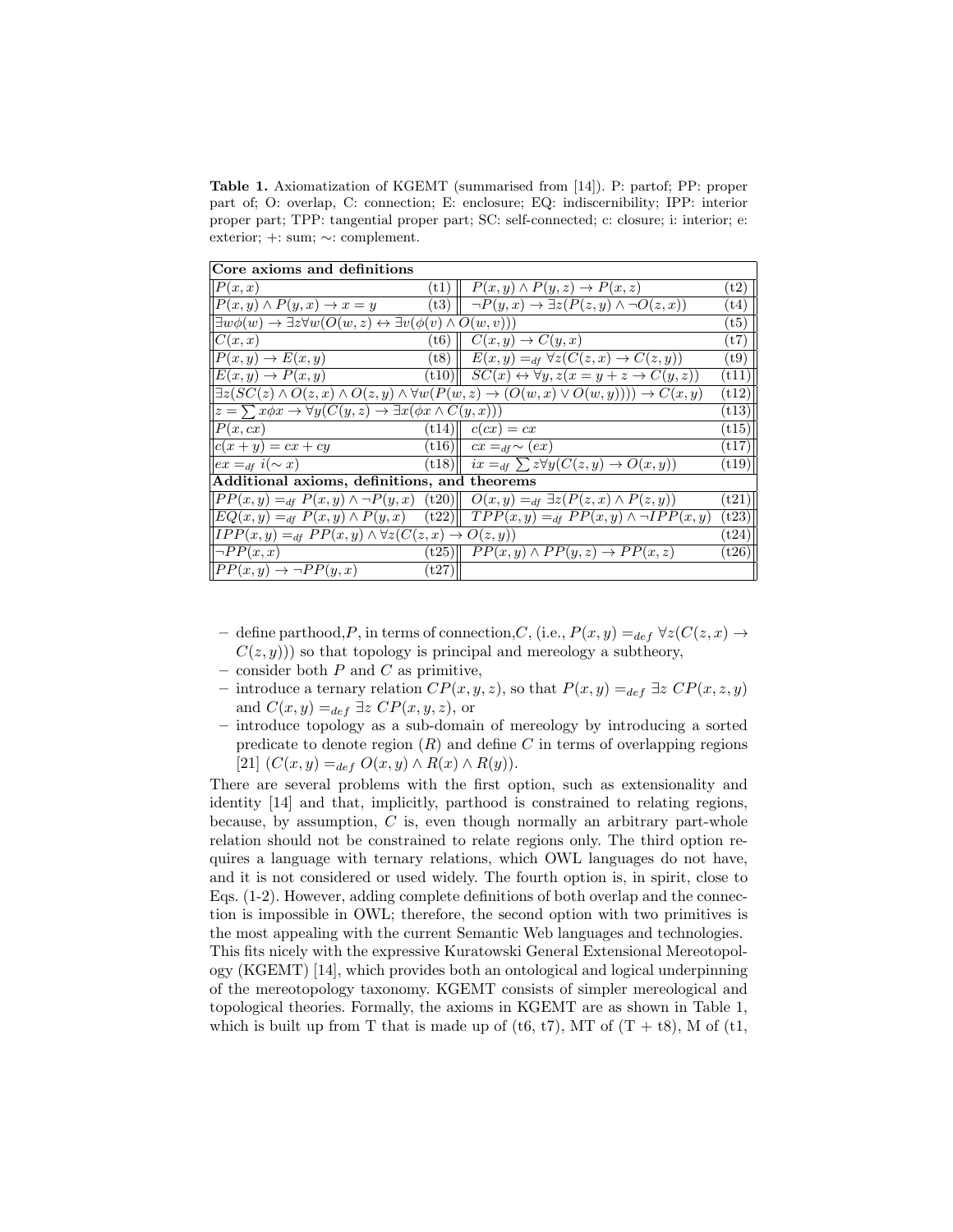

Fig. 1. Graphical depiction of the extension of the mereological branch of the basic taxonomy of part-whole relations with proper parthood and mereotopological relations (meronymic relations subsumed by mpart-of not shown).

t2, t3), GEM of  $(M + t4, t5)$ , GEMT of  $(MT + GEM + t10, t12, t13)$ , and KGEMT of  $(GEMT + t14, t15, t16)$ . In addition,  $(t14-t16)$  require  $(t17-t19)$ and there are additional axioms and definitions (like t20-t27) that can be built up from the core ones.

Using Eqs.  $(1-2)$  and  $(t1-t27)$ , we now extend the part-whole taxonomy of [3] with the mereotopological relations as defined in Eqs. (3-10), which is shown graphically in Fig. 1. The tangential and nontangential proper parthood relations are based on axioms 65 and 66 in  $[14]$ , which are  $(t24)$  and  $(t23)$ , respectively, in Table 1, and the same DOLCE categories are used as in Eqs. (1-2); see Fig. 1 and Table 1 for abbreviations.

$$
\forall x, y \ (ECI(x, y) \equiv CI(x, y) \land P(y, x) \tag{3}
$$

∀x, y (P CI(x, y) ≡ P P O(x, y) ∧ R(x)∧R(y) ∧ ∃z, w(has 3D(z, x) ∧ has 3D(w, y) ∧  $ED(z) \wedge ED(w))$  (4)

- $\forall x, y \ (NTPCI(x, y) \equiv PCI(x, y) \land \forall z (C(z, x) \rightarrow O(z, y)))$  (5)
- $\forall x, y \ (TPCI(x, y) \equiv PCI(x, y) \land \neg NTPCI(x, y))$  (6)
- $\forall x, y \ (ELI(x, y) \equiv LI(x, y) \land P(y, x)$  (7)
- ∀x, y (P LI(x, y) ≡ P P O(x, y) ∧ R(x) ∧ R(y) ∧ ∃z, w(has 2D(z, x) ∧ has 2D(w, y) ∧  $ED(z) \wedge ED(w))$  (8)
- $\forall x, y \ (NTPLI(x, y) \equiv PLI(x, y) \land \forall z (C(z, x) \rightarrow O(z, y)))$ (9)

$$
\forall x, y \ (TPLI(x, y) \equiv PLI(x, y) \land \neg NTPLI(x, y)) \tag{10}
$$

Note that one also can use another foundational ontology, such as SUMO or GFO, provided it at least contains categories equivalent to the ones from DOLCE we use here. Concerning the interaction between this proposal for mereotopology and DOLCE: DOLCE includes the GEM mereological theory, of which KGEMT is an extension, and does not contain mereotopology; hence, our taxonomic categorisation of the mereotopological relations and additional KGEMT axioms do not lead to an inconsistency. Interaction with DOLCE's—or any other founda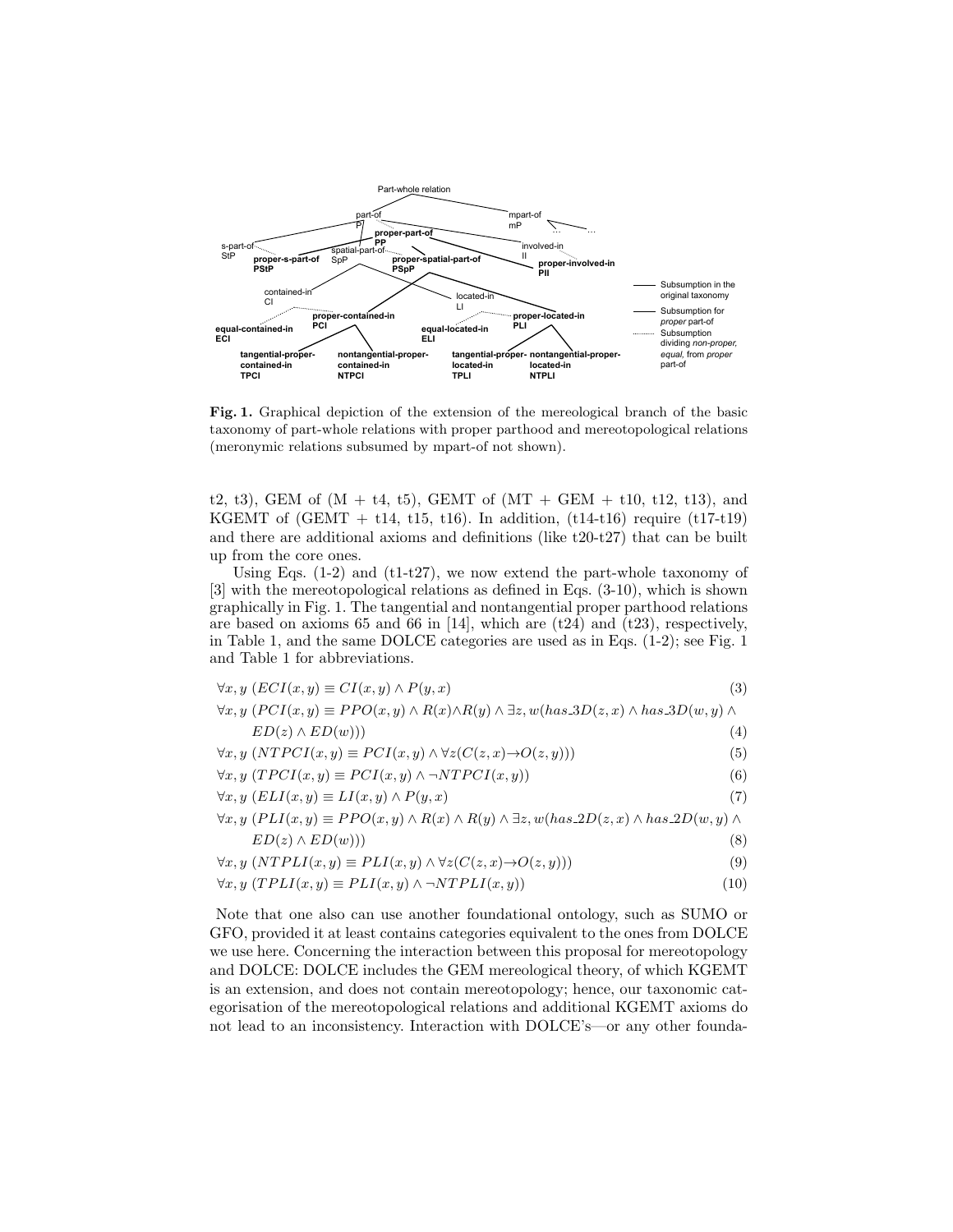tional ontology's—temporal parthood is unclear, as is a temporal extension to KGEMT; either way, they are orthogonal issues and it will become of practical interest only once there is a temporal OWL.

As with parthood and topology separately, the mereotopological relations are independent of the subject domain and thus may be applied across ontologies in domains such as medicine, manufacturing, and biology.

#### 2.2 Limitations for mereotopology in OWL

There are several aspects to consider with respect to 'theoretical ideal' from an ontological perspective, as described in the previous section, versus 'realistic implementation' in a Semantic Web setting, which are:  $(i)$  what to represent from mereotopology,  $(ii)$  how to represent the ontological aspects in a DL language,  $(iii)$  what does one lose with the OWL 2 languages, and  $(iv)$  how does this affect reasoning. Due to space limitations, we discuss only a selection of the issues.

Representation issues. Only a subset of the KGEMT axioms can be represented in OWL, which is summarised in Table 2. The differences for the OWL species have to do with the characteristics of the object properties, and in particular transitivity, (ir)reflexivity and (a)symmetry (see also the OWL and OWL 2 specifications [22–24]), which are exactly the features that affect negatively the basic reasoning scenarios. This has the consequence that some theorems in KGEMT can only be asserted as axioms, due to its partial representation. However, even its limited version is still more appealing than only RCC8 for OWL because of the notion of spatial entity and relation and the inferences with the property characteristics that is important for several subject domains [3, 14, 15, 21] compared to region only. In addition, in some implementations, the RCC8 relations are modified into a set-based approach where regions are non-empty closed sets [9] or where concepts are generated for each RCC8 constructor and the named concepts instantiated with individuals [10, 11]. While conflating sets, regions, and part-whole relations might be appealing from a logic perspective as a sufficient approximation, it is not the same neither in detail nor from an ontological or modelling viewpoint such that other trade-offs in the representation are preferred (e.g., [14, 13, 12]), and in particular to keep the relations as such compared to a concept-based encoding that obscures the semantics and thereby complicates its usage [3, 13, 12]. Put differently, KGEMT is the best (or least worst) from a modeller point of view.

Reasoning issues. We illustrate some of the inferences we miss out on with an extended African Wildlife Ontology, which includes the knowledge that South Africa (SA) is connected with Botswana (B), Mapungubwe National Park (MNP) (home to giraffes, elephants, etc.) is tangentially proper located in (TPLI) South Africa and bordering Botswana, and in Bostwana, the park is called Northern Tuli Game Reserve (NTGR). So, to this end, there are axioms in our ontology in the TBox and the ABox, among others: NationalPark  $\sqsubseteq \exists$ LI.Country, ContinentalCountry  $\sqsubset$  Country, ContinentalCountry  $\sqsubset \exists C$ .Continental-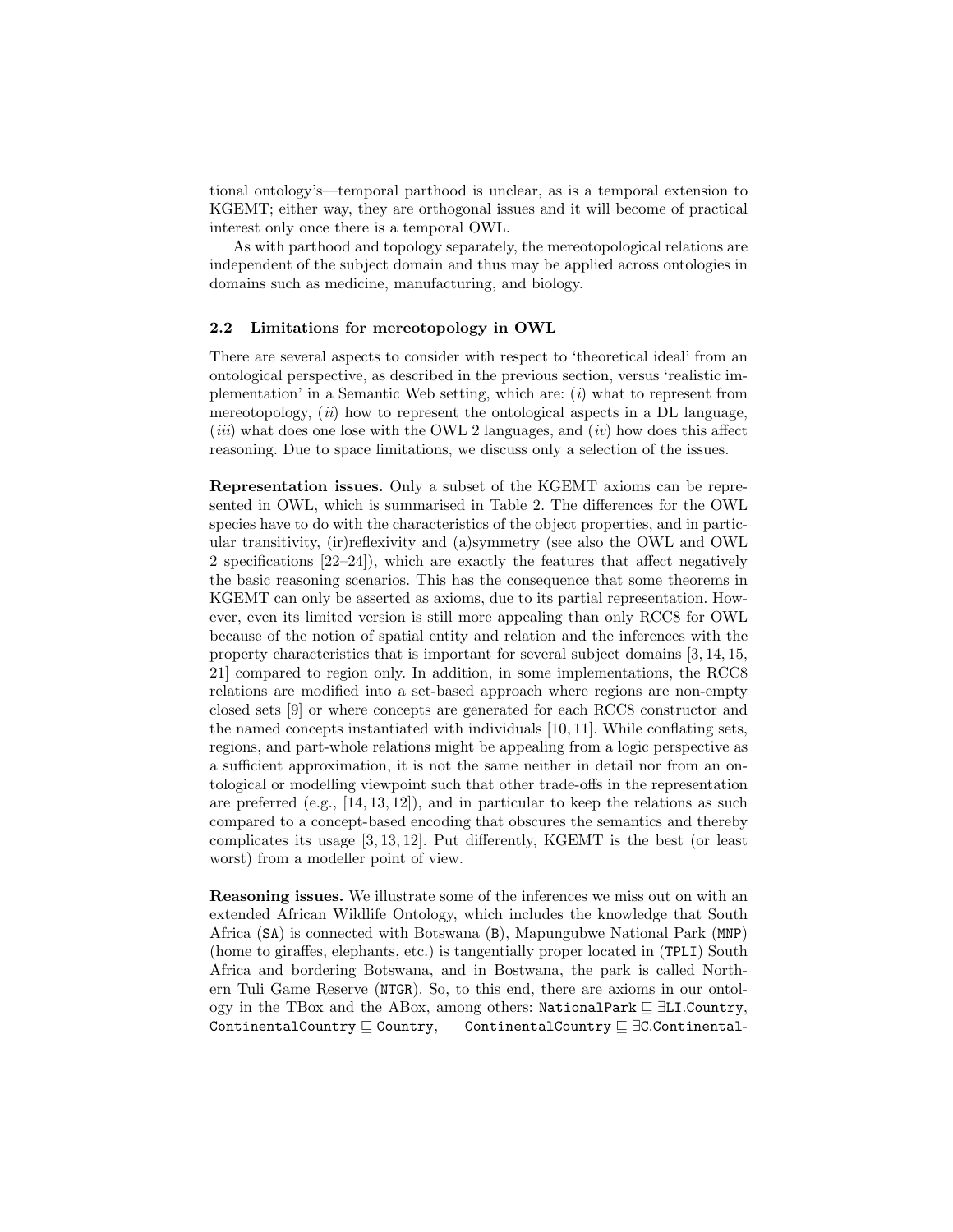Table 2. Subsets of KGEMT that can be represented in the OWL species; t9, t20, t21, t22, t23, t24 can be simplified and added as primitives to each one.

| OWL species                  | Subsets of KGEMT axioms                                                  |
|------------------------------|--------------------------------------------------------------------------|
| $\overline{\text{OWL}}$ 2 DL | $ (t1, t2, t6, t7, t8, t10, t26)$ or $(t1, t2, t6, t7, t8, t10, t27)$ or |
|                              | (t1, t2, t6, t7, t8, t10, t25)                                           |
| IOWL DL                      | $\vert$ t2, t7, t8, t10, t26                                             |
| <b>OWL</b> Lite              | t2, t7, t8, t10, t26                                                     |
| OWL 2 RL                     | $\vert$ t2, t7, t8, t10, t26                                             |
| OWL 2 EL                     | t1, t2, t6, t8, t10, t26                                                 |
| OWL 2 QL                     | t1, t6, t7, t8, t10                                                      |

Country, ContinentalCountry(SA), ContinentalCountry(B), National-Park(MNP), TPLI(MNP, SA), C(MNP, NTGR), TPLI(NTGR, B). Then a query "Which South African national park is connected with Northern Tuli Game Reserve?" has as answer MNP in a language where symmetry can be asserted, and is empty in the absence of the symmetry property assertion (i.e., in OWL 2 EL). In addition, with TPLI being asymmetric, an erroneous addition of, say, TPLI(SA, MNP) to the ontology yields an inconsistent ontology, whereas without the option to represent asymmetry, the error (with respect to the subject domain semantics) would go undetected.

Parthood and connection are reflexive, which cannot be represented in OWL 2 RL. This does not really cause any major problems, other than that in certain cases its inclusion communicates to the modeller she has to be more precise. For instance, with Leaf being a StP (structural part of) Twig and StP reflexive, the automated reasoner will deduce that Leaf is a StP of Leaf, and with aforementioned axioms, that MNP is C (connected with) and LI (located in) MNP: the former is a rather odd deduction, and, in fact, should be structural proper part which is irreflexive—of Twig, and the latter two are uninteresting, and, in fact, TPLI. Also, if a user queries "Which park is connected with Northern Tuli Game Reserve?", then one would want to retrieve all parks *other than* NTGR.

Which of the characteristics of the object properties of mereotopological relations is, or are, more important depends on the desired inference scenarios; thus far, transitivity, symmetry, asymmetry, and irreflexivity appear to be the more interesting ones, which—within a Semantic Web setting—means giving precedence to OWL 2 DL and OWL 2 RL.

# 3 Design and implementation of ONTOPARTS

Given the theoretical assessment on representing part-whole and mereotopological relations and feasibility to simplify it for a Semantic Web setting, we can now proceed toward the design and implementation of the OntoPartS tool. The tool, additional files, and demo videos can be consulted in the online supplementary material at http://www.meteck.org/files/ontopartssup/supindex.html.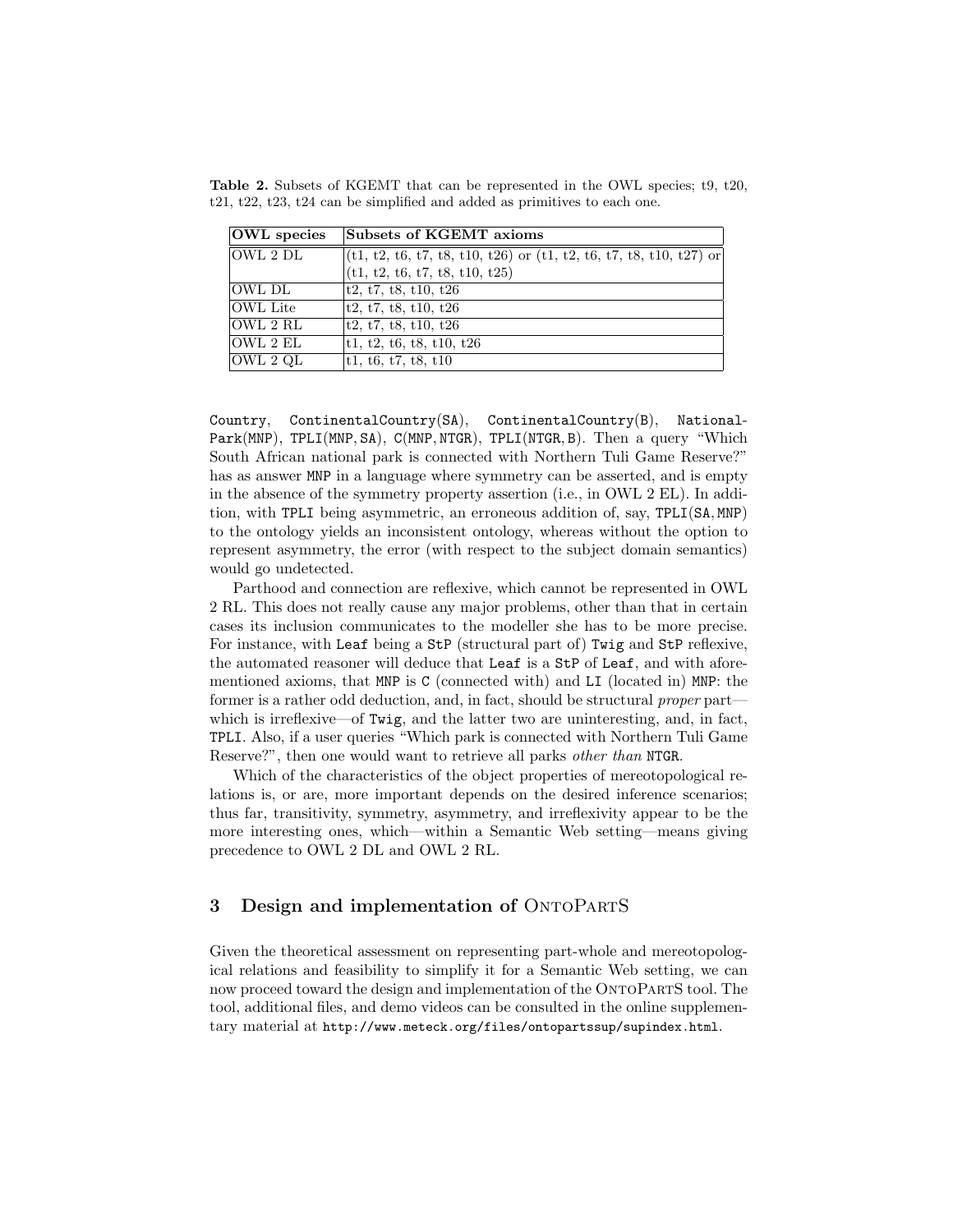#### 3.1 Requirements, Design, and Core Functionality

The main requirement of the software is to hide the logic involved in the formal definition of the 23 part-whole relations, and translate it to a set of intuitive steps and descriptions that will guide the user to make the selection and decision effortlessly. The selection procedure for the 23 possible relations should be made as short as possible and present only a small relevant subset of suggestions from which the user can select the one that best fit the situation. A set of (top-level) categories should be proposed to quickly discriminate among relations since the user may be more familiar with the categories' notions for domain and range than with the relations' definitions, therewith standardizing the criteria for selecting the relations. Simple examples must be given for each relation and category. Last, the user must have the possibility also to save the selected relation to the ontology file from where the classes of interest were taken.

Given these basic functional requirements, some design decisions were made for OntoPartS. From a generic perspective, a separate tool is an advantage, because then it can be used without binding the ontologist to a single ontology editor. Another consideration is usability testing. We chose to use a rapid way of prototyping to develop the software to quickly determine whether it is really helpful. Therefore, we implemented a stand-alone application that works with OWL files. We also chose to use the DOLCE top-level ontology categories for the standardization of the relationships' decision criteria.

To structure the selection procedure in a consistent way in the implementation, we use activity diagrams to describe the steps that a user has to carry out to interact with OntoPartS and to select the appropriate relation. An activity diagram for the selection process of the mereotopological relations is available in the online supplementary material. The selection of the appropriate relation incorporates some previous ideas of a decision diagram and topological principles as an extension of mereological theories [25, 7, 8], and questions and decision points have been added to reflect the extended taxonomy. For the mereotopological relations considered, in principle, the decision for the appropriate one can be made in two separate ways: either find mereotopological relations and then asking to distinguish between *located in* and *contained in*, or vv. In the OntoPartS interface, we have chosen to reduce the sequence of questions to a single question (check box) that appears only when the domain and range are regions, which asks whether the classes are geographical entities.

Concerning the most expressive OWL 2 DL species and KGEMT, then antisymmetry (t3), the second order axioms (t5, t13), and the closure operators (t14-t19) are omitted, and definitions of relations are simplified to only domain and range axioms and their position in the hierarchy (recollect Table 2). In addition, OWL's IrreflexiveObjectProperty and AsymmetricObjectProperty can be used only with simple object properties, which runs into problems with a taxonomy of object properties and transitivity (that are deemed more important), therefore also (t25, t27) will not appear in the OWL file. The combination of the slimmed KGEMT and extended taxonomy of part-whole object properties together with a DOLCE ultra-ultra-light is included in the online supplementary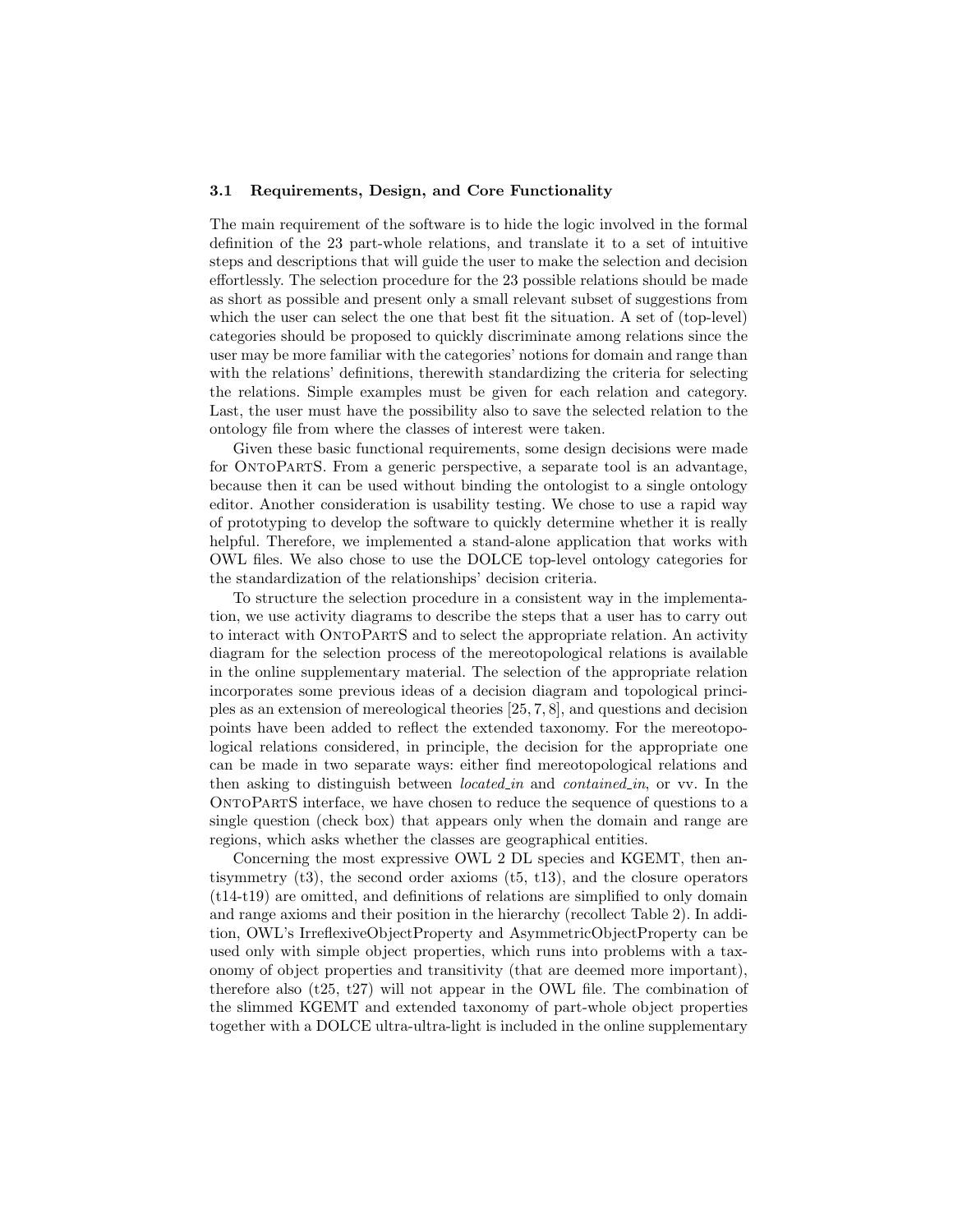material as MereoTopoD.owl. This OWL file contains the relations with humanreadable names, as included in the taxonomy of [3] and the mereotopological extension depicted in Fig. 1, as it is generally assumed to be better workable to write out abbreviations in the domain ontology as it increases readability and understandability of the ontology from a human expert point of view.

Observe that at the class-level, we have the so-called "all-some" construction for property axioms, and if the modeller wants to modify it with a min-, max-, or exact cardinality (e.g., 'each spinal column is a proper part of exactly one human'), then it goes beyond OWL 2 DL because the **properPartOf** object property is not simple. Further, transitivity is a feature of OWL-DL, OWL Lite, OWL 2 DL, DL, EL and RL, but not QL. Because one cannot know upfront the setting of the ontology, we keep the hierarchy of relations but do not add the relational properties when writing into the .owl file, but the user can add them afterward.

#### 3.2 Description of the selection procedure

OntoPartS guides the user in the process of making the decision in a very intuitive way. To select the correct part-whole relation between two classes, one first has to load the ontology into the tool and select the class that represent the part and the class that represent the whole, upon which the selection procedure commences. To not overload the user at once with a choice of 23 possible relations or having to answer 22 questions first, OntoPartS narrows down the set of available relations when the user specifies the category of the domain and of the range involved in the relation, which are categories from DOLCE. If the user selects regions, then she enters the branch of mereotopological relations where the interface contains one decision point to distinguish between the 2D and 3D case. Upon finishing the above steps, the user clicks the button to let the tool suggest appropriate relation(s). All possible relations are computed using the DOLCE categories and the optional check box for geographic entities. Each proposed relation is verbalized in a pseudo-natural language sentence with the selected part-class and whole-class and an example as an additional guide to make the relation more understandable. Once a user has analysed each proposed relation, she can select one and proceed to save it in the OWL file by clicking on the save button. The selection procedure is illustrated in Example 1.

Example 1 Suppose a modeller or domain expert is developing a tourism ontology and has to figure out the relation between the classes Campground and RuralArea. She loads the OWL file in OntoPartS, and proceeds to select two entities to be related, as shown in Fig. 2. Then, she selects the categories for each entity from the ones provided by the software, depicted in Fig. 3. Examples for each DOLCE category are shown by hovering the pointer over the terms in the taxonomy; e.g., hovering over Process provides "Ex: Running, Writing". If the selected categories are regions (or any of its subtypes), then the software provides the option to specify whether the regions correspond to geographical entities. After all the required information is selected, she clicks on the button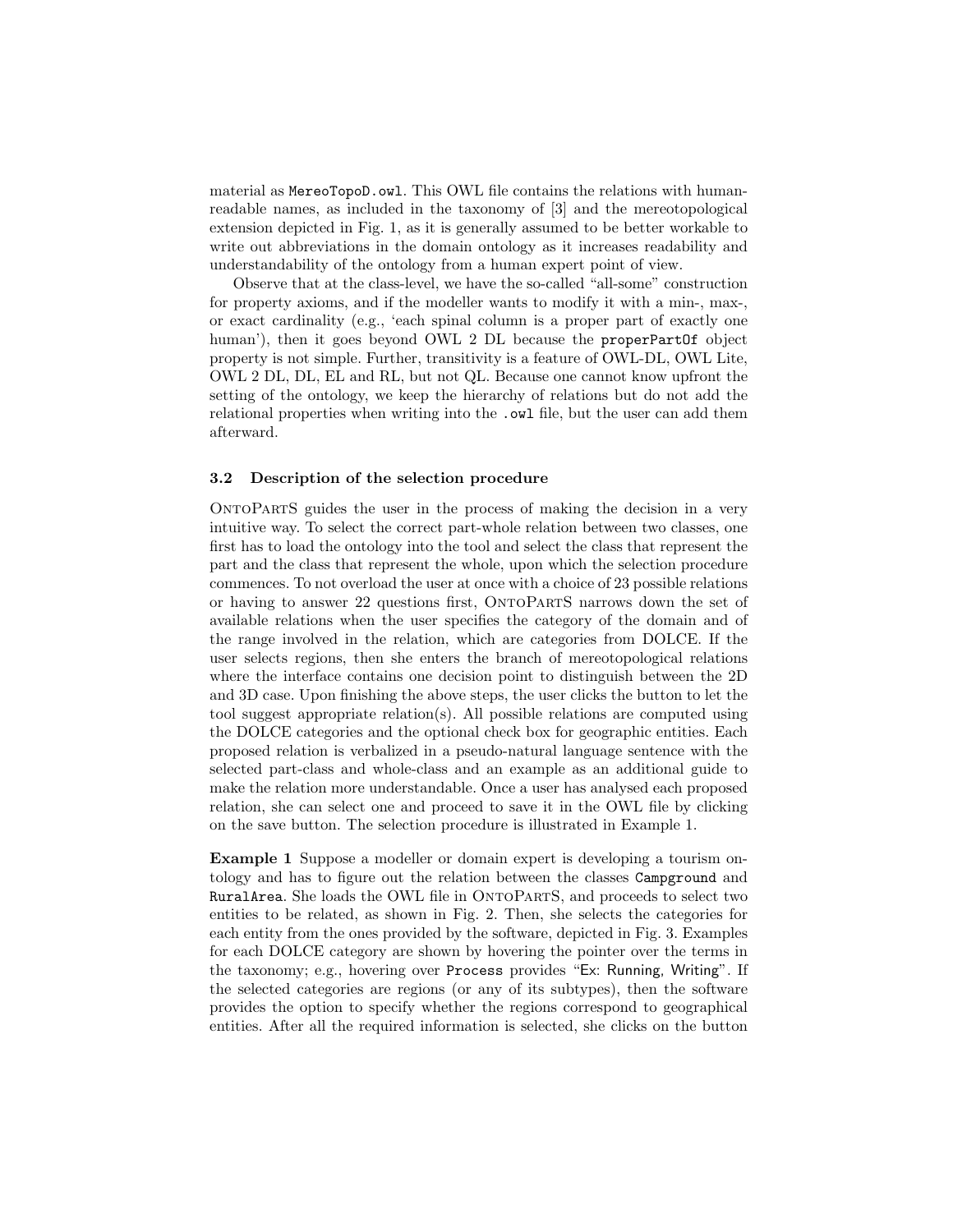"Suggest relationships". The amount of relations suggested depends on the chosen categories; in the example there are still four options (Fig. 4), but if we would have had two classes that are both, say, processes, then there is only one option (involved in, as OntoPartS includes the taxonomy of [3]). The software provides the suggestions, a verbalization of the possible relationship(s), e.g., "Campground coincides exactly with RuralArea", and typical examples, as can be seen in Fig. 4. Once she selects the desired relation from the ones proposed by the software, she can choose to add this relationship to the OWL file by simply clicking the button labelled "Save relationship to file" (Fig. 4 bottom) and continue either with other classes and selection of a part-whole relation or with developing the ontology in the ontology development environment of choice.  $\diamondsuit$ 

| all OntoPartS        |                                                                              |                          |          |  | $\mathbf{x}$<br>e |
|----------------------|------------------------------------------------------------------------------|--------------------------|----------|--|-------------------|
| <b>File</b>          |                                                                              |                          |          |  |                   |
|                      | Part: Campground                                                             |                          | Category |  |                   |
| Whole:               | □ Accommodation<br>由 Hotel<br><b>Campground</b><br><b>Employee Breakfast</b> | ▲<br>Ξ                   | Category |  |                   |
| Sugge <sub>our</sub> | - Accommodation Rating<br><b><i>INSTRUCTION TOOL TOP</i></b>                 | $\overline{\phantom{a}}$ |          |  |                   |

Fig. 2. Selecting the part and whole classes in OntoPartS from the loaded OWL file.

| <b>OntoPartS</b><br>a⊟.      |                 | $\qquad \qquad \blacksquare$                                     | $\mathbf{x}$ |
|------------------------------|-----------------|------------------------------------------------------------------|--------------|
| <b>File</b>                  |                 |                                                                  |              |
| Part: Campground             | Category Region |                                                                  |              |
| Whole: RuralArea<br>▼        | Category        | Mon-physical Endurant<br>in Non-physical object<br>Mental object | ▲            |
| <b>Suggest Relationships</b> |                 | Social object<br>- Arbitrary Sum<br>⊟- Perdurant                 |              |
| Possible Relations           |                 | <b>Event</b><br>- Achievement<br>Accomplishment                  |              |
|                              |                 | <b>⊟</b> Stative<br>└ State<br>Process                           | Ξ            |
| Relation Description         |                 | <b>E</b> Abstract<br>El Region<br>Temporal region                |              |
|                              |                 | - Physical region                                                |              |

Fig. 3. Selecting the categories for each entity.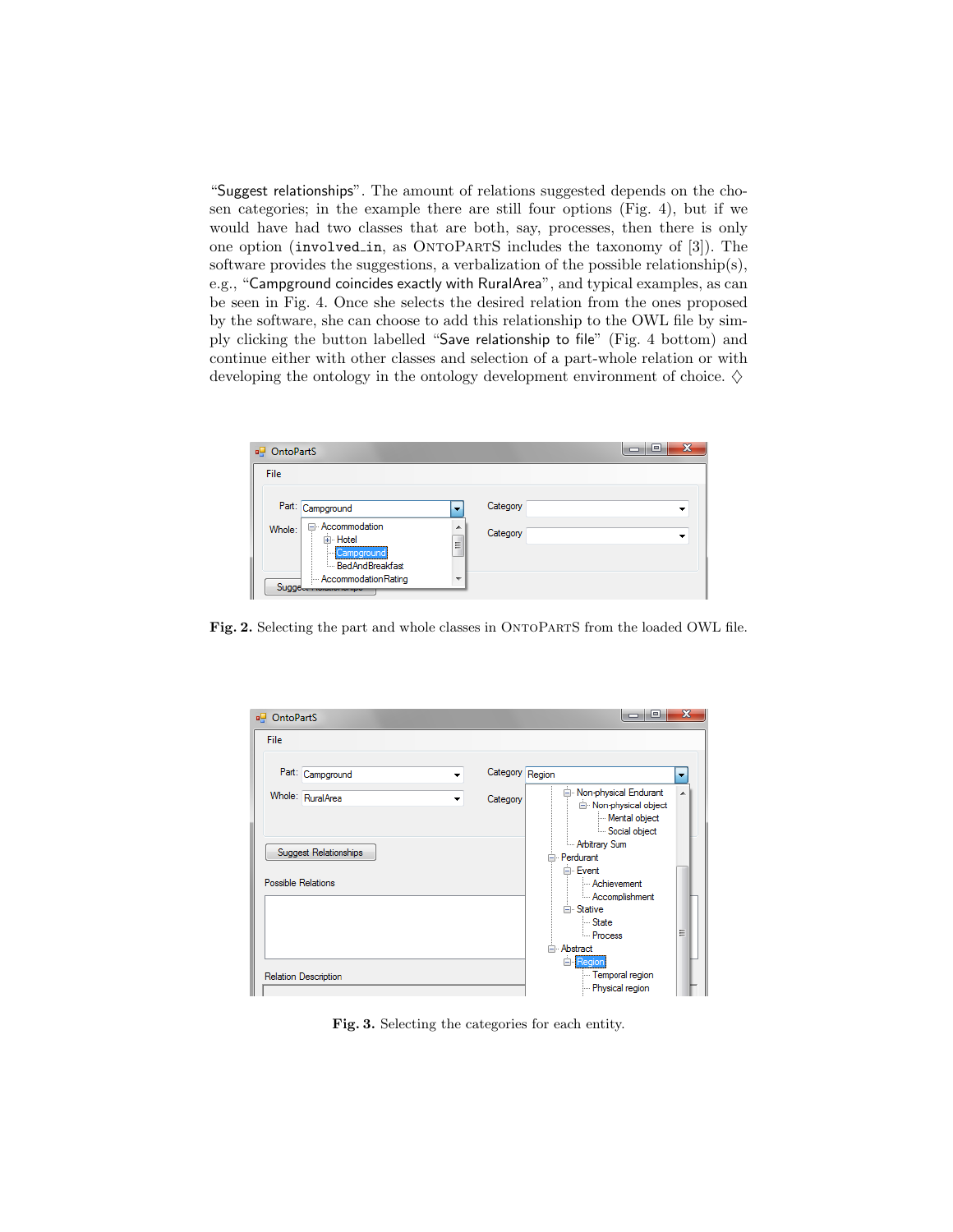| all OntoPartS                                                                                                            |                                                                                                                 |                         |                                                      |  |  |  |
|--------------------------------------------------------------------------------------------------------------------------|-----------------------------------------------------------------------------------------------------------------|-------------------------|------------------------------------------------------|--|--|--|
| File                                                                                                                     |                                                                                                                 |                         |                                                      |  |  |  |
|                                                                                                                          | Part: Campground                                                                                                | Category Region         |                                                      |  |  |  |
|                                                                                                                          | Whole: RuralArea                                                                                                | Category Region         | ▼                                                    |  |  |  |
|                                                                                                                          |                                                                                                                 | $\overline{\mathsf{v}}$ | The part and whole classes are geographical entities |  |  |  |
|                                                                                                                          | <b>Suggest Relationships</b>                                                                                    |                         |                                                      |  |  |  |
| <b>Possible Relations</b>                                                                                                |                                                                                                                 |                         |                                                      |  |  |  |
|                                                                                                                          | Campground is totally inside of RuralArea and they are not equal<br>Campground coincides exactly with RuralArea |                         |                                                      |  |  |  |
| Campground shares at least one point with the border of RuralArea<br>The borders of Campground and RuralArea do not meet |                                                                                                                 |                         |                                                      |  |  |  |
| <b>Relation Description</b>                                                                                              |                                                                                                                 |                         |                                                      |  |  |  |
| TANGENTIAL PROPER LOCATED IN                                                                                             |                                                                                                                 |                         |                                                      |  |  |  |
| <b>Examples</b><br>A parking lot is tangential proper located in a comercial area.                                       |                                                                                                                 |                         |                                                      |  |  |  |
|                                                                                                                          |                                                                                                                 |                         |                                                      |  |  |  |
|                                                                                                                          |                                                                                                                 |                         | Save Relationship to File<br>Close                   |  |  |  |

Fig. 4. Relationships suggested by OntoPartS.

### 3.3 Preliminary experimental assessment of ONTOPARTS

The main objectives of the experiments are to assess usability of the tool and to validate the hypothesis that the use of automated guidelines assists with representation of part-whole relations between classes during the ontology design phase such that it can be done more efficiently and with less errors. To this end, a qualitative and two preliminary quantitate evaluations have been carried out.

Materials & Methods. 17 third year students in Informatics Engineering at the Instituto Superior Politécnico "José Antonio Echeverría" participated in the first test, who are well-versed in logics and knowledge representation with frames, nets and rules systems, but not with ontologies. The methodology for this experiment was as follows. The students receive an overview of foundational ontologies and part-whole relations (30 minutes). Then, from the provided computer ontology (designed by us) and OntoPartS, they must select the most appropriate DOLCE category for each subject domain class and the relation that holds between them. The evaluation is performed by assessing the OWL files, relations detected, selected DOLCE categories, the errors made, and why.

A second experiment was carried out with 6 honours students in Computer Science at the University of KwaZulu-Natal, with the main difference the group's longer introduction into foundational ontologies (2h) and part-whole relations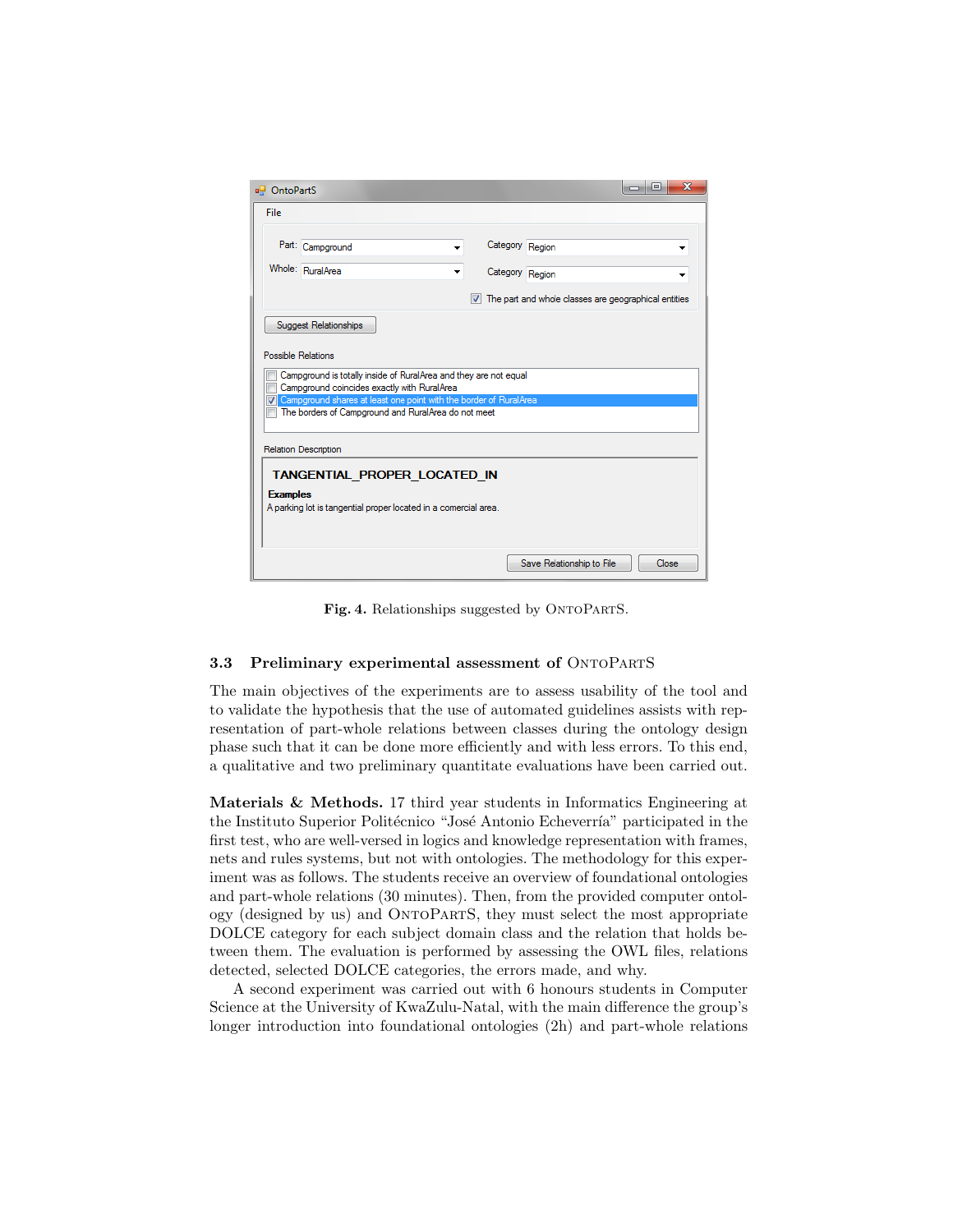(2h), the division into two groups, one using OntoPartS, the other not, and the limitation of 40 minutes. The third group for qualitative evaluation consisted of 4 colleagues from the Free University of Bozen-Bolzano, two of whom experts in RCC8, part-whole relations, and logic.

The materials used for the experiments were the DOLCE taxonomy, the taxonomy with the 23 part-whole relations, and the beta version of the OntoPartS tool. The domain ontology about computers was developed using Protege 4.0, which was divided into two versions, one with and one without part-whole relations.

Results. The students in the first experiment asserted 380 part-whole relations among the classes in the domain ontology (37 mereotopological), of which 210 were correct, i.e., on average, about 12.4 correct assertions/participant (variation between 5 and 37); for the second experiment, the numbers are, respectively, 82 (22 mereotopological), 58, and an average of 9.7 (with variation between 0 and 27). Given the controlled duration of the second experiment, this amounts to, on average, a mere 4 minutes to choose the correct relation with OntoPartS.

Evaluating the mistakes made by the participants revealed that an incorrect selection of part-whole relation was due to, mainly, an incorrect association of a domain ontology class to a DOLCE category. This was due to the late discovery of the tool-tip feature in OntoPartS by some participants and the lack of an "undo" button (even though a user could have switched back to the ontology development environment and deleted the assertion manually). Several errors were due to the absence of inverses in the beta version of the ONTOPARTS tool, leading some participants to include Metal constitutes some Hardware. 83% of the errors in the second experiment were made by those who did not use OntoPartS, which looks promising for OntoPartS.

The responses in the qualitative evaluation was unanimous disbelief that selection could be made this easy and quickly, and the desire was expressed to consult the formal and ontological foundations. As such, OntoPartS stimulated interest for education on the topic along the line of "the tool makes it easy, then so the theory surely will be understandable".

Overall, it cannot be concluded that modelling of part-whole relations with OntoPartS results in statistically significant less errors—for this we need access to more and real ontology developers so as to have a sufficiently large group whose results can be analysed statistically. Given the speed with which correct relations were selected, the automated guidelines do assist with representation of part-whole relations such that it can be done more efficiently and quickly. The experimentation also aided in improving OntoPartS's functionality and usability, so that it is now a fully working prototype.

# 4 Discussion

Despite the representation and reasoning limitations with the DL-based OWL 2 species, there are several modelling challenges that can be addressed with the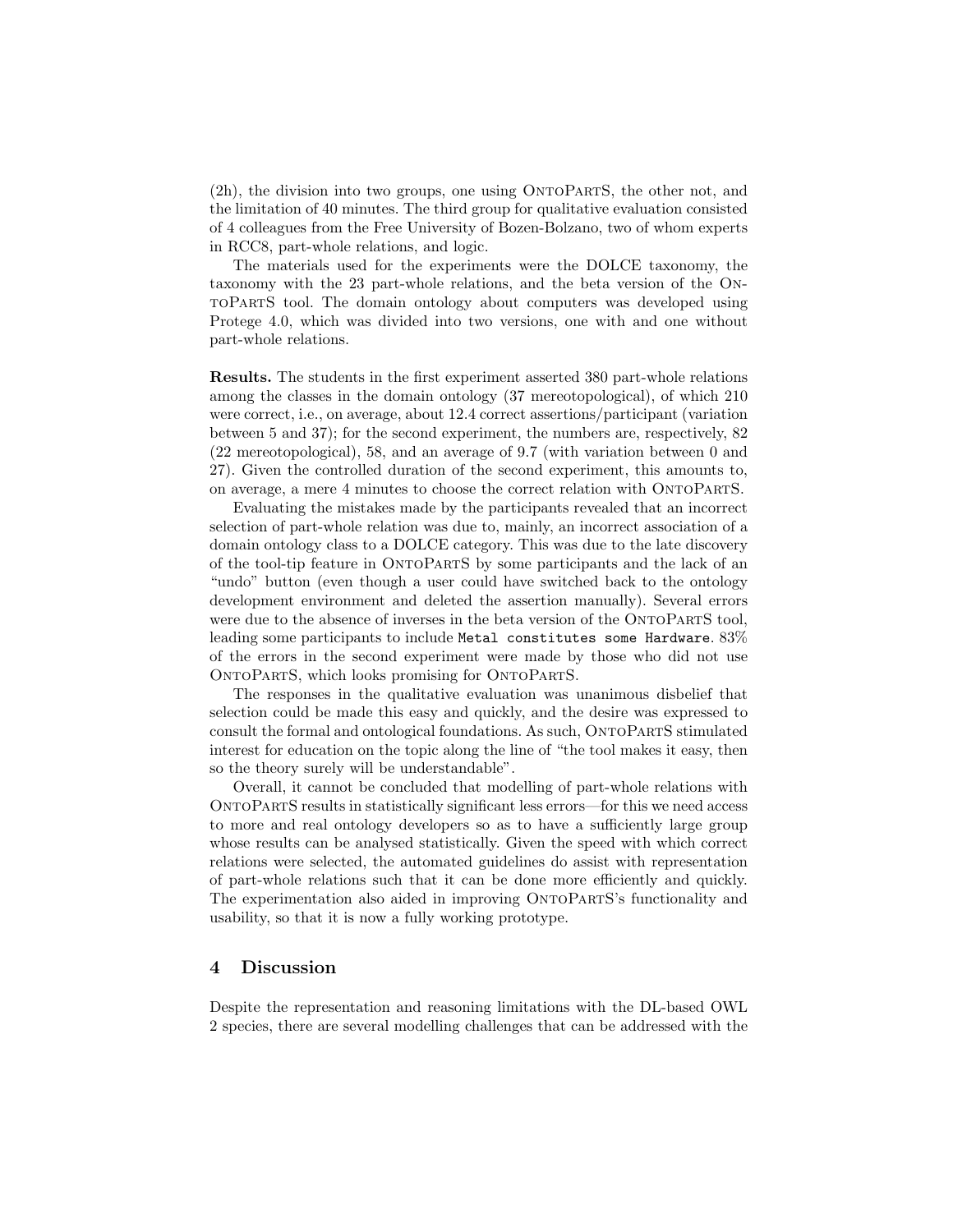mereotopological and part-whole relation taxonomy together with OntoPartS and they solve the three problems identified in the introduction.

Mitigating representation limitations with the taxonomy. OntoPartS sensitizes the modeller to part-whole relations, which thereby already prevents the is-a vs. part-of confusion—i.e., using the is-a relation where a part-of relation should have been used—common among novice ontology developers, and no such errors were encountered during our experiments either (recollect Section 3.3). By making part-whole relations easily accessible without the need for immediate indepth investigation into the topic, it is expected that this type of error may also be prevented without any prior substantial training on the topic.

The fine-grained distinctions between the parthood relation enables, among others, proper instance classification like mentioned in the introduction for EnclosedCountry, thanks to being able to select the right relation and therewith capturing the intended semantics of EnclosedCountry. If, on the other hand, the modeller would have known only about proper part-of but not proper located in, then she could only have asserted that Lesotho is a proper part of South Africa, which holds (at best) only spatially but not administratively. Not being able to make such distinctions easily leads to inconsistencies in the ontology or conflicts in ontology import, alignment, or integration. OntoClean [26] helps with distinguishing between geographic and social entity, and, in analogy, ONTOPARTS aids *relating* the entities with the appropriate relation.

Solving the problems. In the introduction, we identified three problems that were in need of a solution to improve modelling of part-whole relations. The first problem regarding the plethora of part-whole relations has been solved by providing logic-based definitions of the relations and structuring them in a taxonomy. In so doing, we extended the taxonomy of [3] that already makes a clear distinction between parthood (mereology) versus other so-called part-whole relations (meronymy), so that the parts with their locations (mereotopology) could be integrated in the parthood branch of that taxonomy. Their position in the taxonomy follows directly from the definitions (Eqs. 3-10), which, in turn, are based on the KGEMT mereotopology and the common modeller's preference to distinguish between 3D parthood (containment) and 2D parthood (location).

The challenge to figure out which part-whole relations to use when has been addressed by OntoPartS. Determining which part-whole relation fits best for the given classes requires only the input from the modeller about the categories and, depending on the category, if they are geographic entities. Upon this input, OntoPartS suggests 1-4 possible relations, which is considerably less than the full 23 together.

Implementing part-whole relations with its underlying KGEMT mereotopology in OWL requires making concessions, which concern principally the choice to represent relations as relations, and the impossibility to include definitions of relations and some of the characteristics of the part-whole object properties. The latter is practically important, because the OWL species differ in language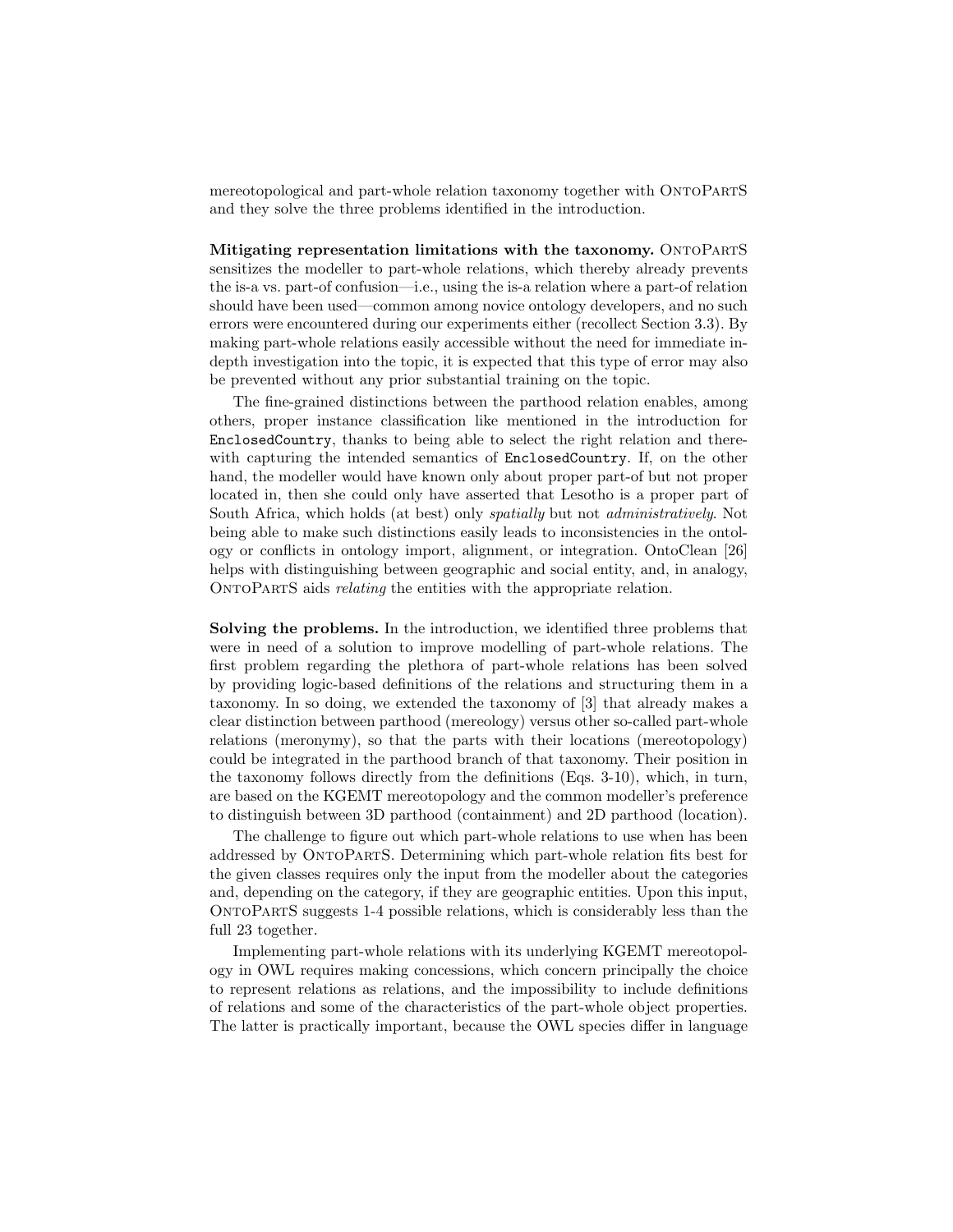features in this regard, and its consequences for reasoning were analysed. Transitivity, symmetry, asymmetry, and irreflexivity are the more relevant ones with respect to the deductions one gains or loses. This means giving precedence to OWL 2 DL and OWL 2 RL over the other OWL species when modelling partwhole relations.

# 5 Conclusions

We have introduced mereotopology from a modeller's perspective and integrated it into the taxonomy of part-whole relations that is founded on the KGEMT mereotopological theory and basic categories of the DOLCE foundational ontology so as to disambiguate the relations. To make this practically usable, we transformed the mappable KGEMT axioms into OWL, added a DOLCE ultraultra-light and extended the taxonomy of part-whole OWL object properties, designed an additional activity diagram for the newly added mereotopological relations, added examples, and implemented this in the OntoPartS application. OntoPartS ensures that the complexities of the underlying theories and languages are hidden from the modeller by means of the automated modelling guidelines and adds the new axioms to the OWL file with a simple one-click button. This ontology-inspired part-whole relation selection tool, OntoPartS, can be used with different OWL languages and different ontology development tools. OntoPartS was evaluated with modellers, which was found to simplify the task, was performed more accurately, and generated desire to learn more about the theoretical details.

OntoPartS and the OWLized hierarchy of relations are freely available in the online material (http://www.meteck.org/files/ontopartssup/supindex.html). Current and future work pertains to adding features, such as better interaction with property chaining and language choices in conjunction with the object property characteristics, and handling ABox assertions.

## References

- 1. Mejino, J.L.V., Agoncillo, A.V., Rickard, K.L., Rosse, C.: Representing complexity in part-whole relationships within the foundational model of anatomy. In: Proc. of the AMIA Fall Symposium. (2003) 450–454
- 2. Winston, M., Chaffin, R., Herrmann, D.: A taxonomy of partwhole relations. Cognitive Science 11(4) (1987) 417–444
- 3. Keet, C.M., Artale, A.: Representing and reasoning over a taxonomy of part-whole relations. Applied Ontology  $3(1-2)$  (2008) 91-110
- 4. Bittner, T., Donnelly, M.: Computational ontologies of parthood, componenthood, and containment. In: Proc. of IJCAI'05, Cambridge, MA: AAAI Press. (2005) 382– 387
- 5. Horrocks, I., Kutz, O., Sattler, U.: The even more irresistible  $\mathcal{SROLQ}$ . Proc. of KR'06 (2006) 452–457
- 6. Schulz, S., Hahn, U., Romacker, M.: Modeling anatomical spatial relations with description logics. AMIA 2000 Annual Symposium (2000) 779–783